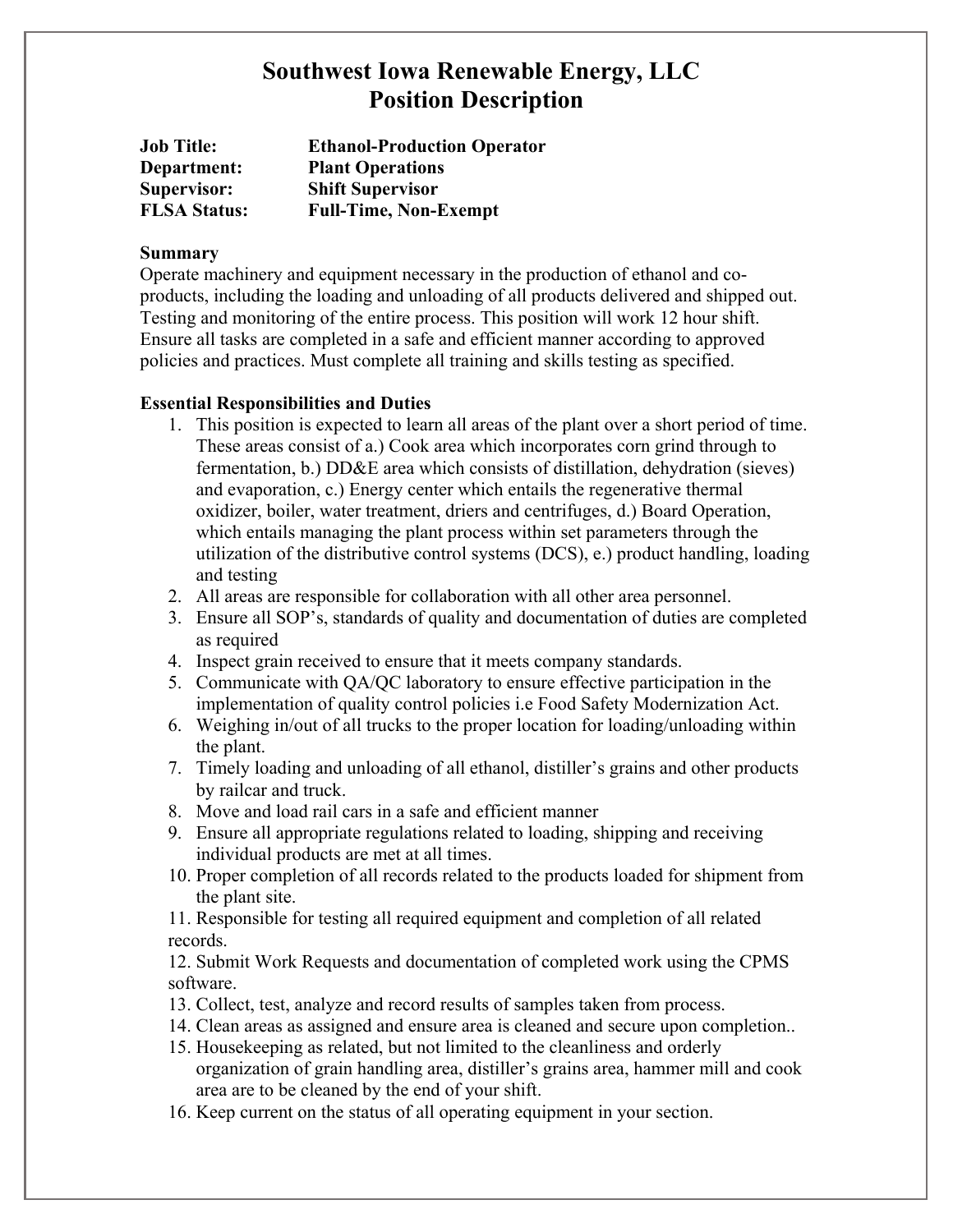## **Southwest Iowa Renewable Energy, LLC Position Description**

- 17. Maintain rolling stock to include loaders, railcar mover, skid steer and forklift by checking fluid levels, greasing, lubricating and re-fueling.
- 18. Inspect loaders, Railcar mover, etc. for defects, cracks, breaks, tires, etc. according to the designated schedule issued by maintenance and document the inspection results.
- 19. Grease and check oil levels in grain receiving area at the designated schedule issued by maintenance.
- 20. Maintain scale house, ethanol load-out and truck buildings
- 21. Pump out all areas as needed.
- 22. Properly document any near-misses, accidents and/or injuries.
- 23. Keep the plant in a "Tour Ready" condition at all times.
- 24. Empty sample containers as needed.
- 25. Complete all duties in a safe and efficient manner at all times.
- 26. Other duties as may be assigned to accomplish the safe and timely day-to-day operations within the plant.
- 27. Wear personal protective equipment as required in the particular area of the plant.

### **Qualifications**

- Previous process experience or education strongly preferred
- Proficiency working with computer and related products, i.e. MicroSoft Products
- Excellent written and verbal skills
- Ability to handle multiple tasks
- Ability to work well with others and ability to work independently
- Exemplify the high standards necessary to accomplish the goals of the Company
- Valid driver's license and clear background check. Must be able to obtain MidAm security clearance
- Able to complete all the certifications and pass tests for all designated areas

#### **Education and Experience**

- Demonstrated competencies
- Work experience & equivalent to 2 years experience in core essential responsibilities and duties.

### **Physical Demands**

Ability to lift and/or move up to 50lbs Ability to climb stairs and ladders Ability to work in outside conditions and adverse weather Walking Standing Sweeping

### **Working Environment**

While performing the duties of this job, the employee is regularly exposed to work near moving mechanical parts.

The employee is regularly exposed to dusty conditions

The employee is regularly exposed to high noise environments.